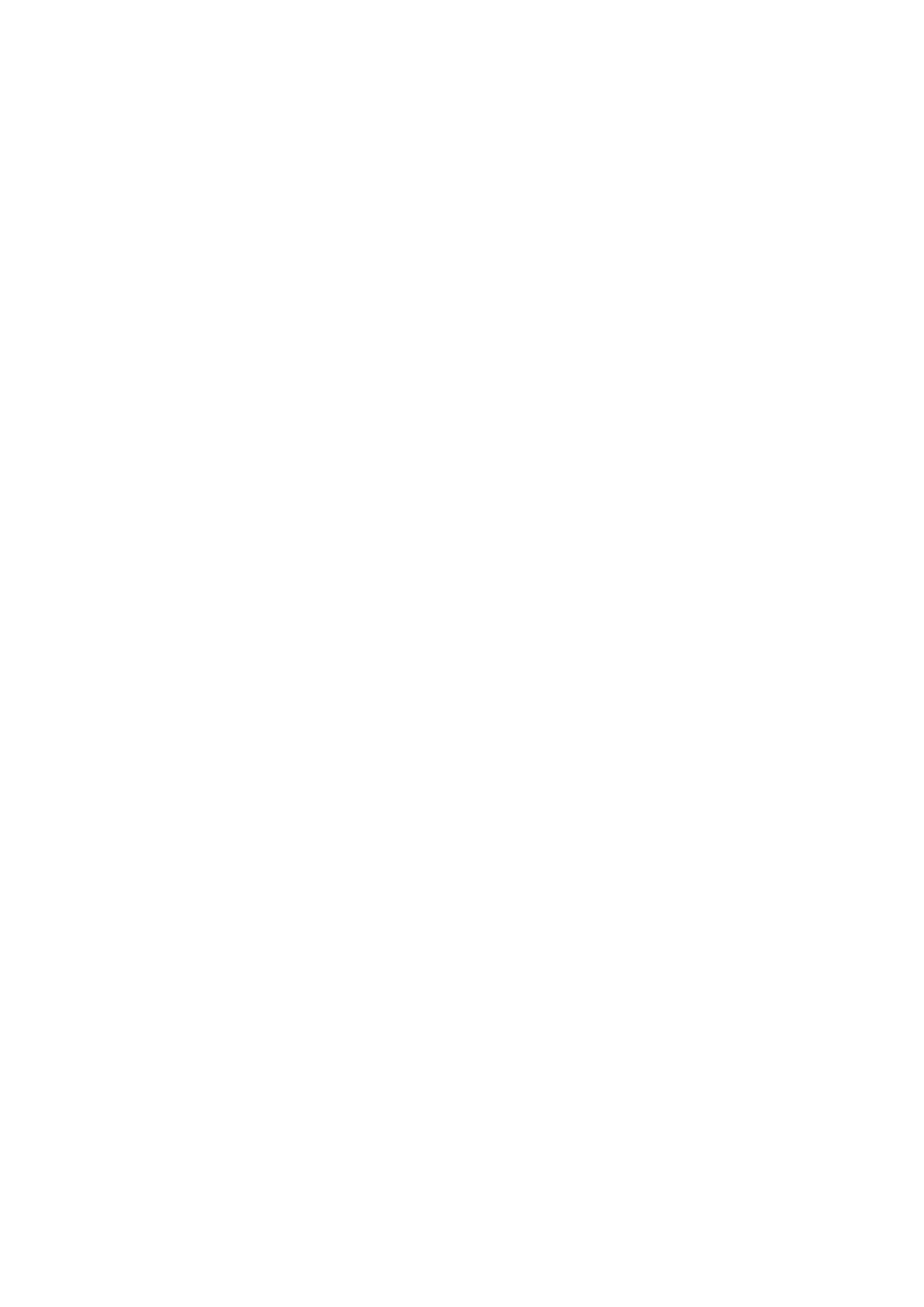DataSheet: **Behavioral Biometrics - Technology for the Senses**

### **VERIDIUM INMOTION**

Veridium has developed a patent-pending framework for UBA to protect your identity. With Veridium's biometric authentication platform, even your twin won't be able to log in using "your face." Spoofing someone's biometrics is harder with Veridium InMotion Behavioral Biometrics feature. The Veridium solution captures behavioral data on how you interact with your smartphone . Each time you authenticate using Veridium , your interactions are logged. Information on how you hold your smartphone is captured using your smartphone 's sensors . After just a few authentications , a baseline is established to compare to future interactions. Suspicious movements will be reported immediately so that administrators can evaluate risk factors and can respond accordingly . Behavioral biometrics can be used to detect presentation attacks in a variety of scenarios . If users are unlucky enough to have their Touch ID fingerprint spoofed, Veridium can detect dif erences in usage patterns to spot imposters and stop them "in motion."

## **SET BIOMETRICS IN MOTION**

No matter what biometric technology you prefer - Touch ID, or facial recognition - the Veridium mobile app adds an additional layer of security. Many phones allow more than one user to register their biometrics which poses a challenge for security. Once a particular user starts to establish a pattern of usage, Verdium will report on any significant differences. Veridium is biometric agnostic. The UBA capability increases the reliability of all native biometrics for authentication. Mimicking a person's mannerism is dif cult so Veridum's UBA feature reduces the probability that someone can masquerade as you even if they have your phone and successfully spoof your biometrics.



*Two pairs of identical twin brothers put the iPhone X's Face ID to the test. The result? A Face ID fail. "The iPhone knows a lot of things. It knows your fingerprints. It knows your friends and family. But if you have a look-alike relative, it might not be able to tell you apart."*

*Bustle, October 31, 2017*